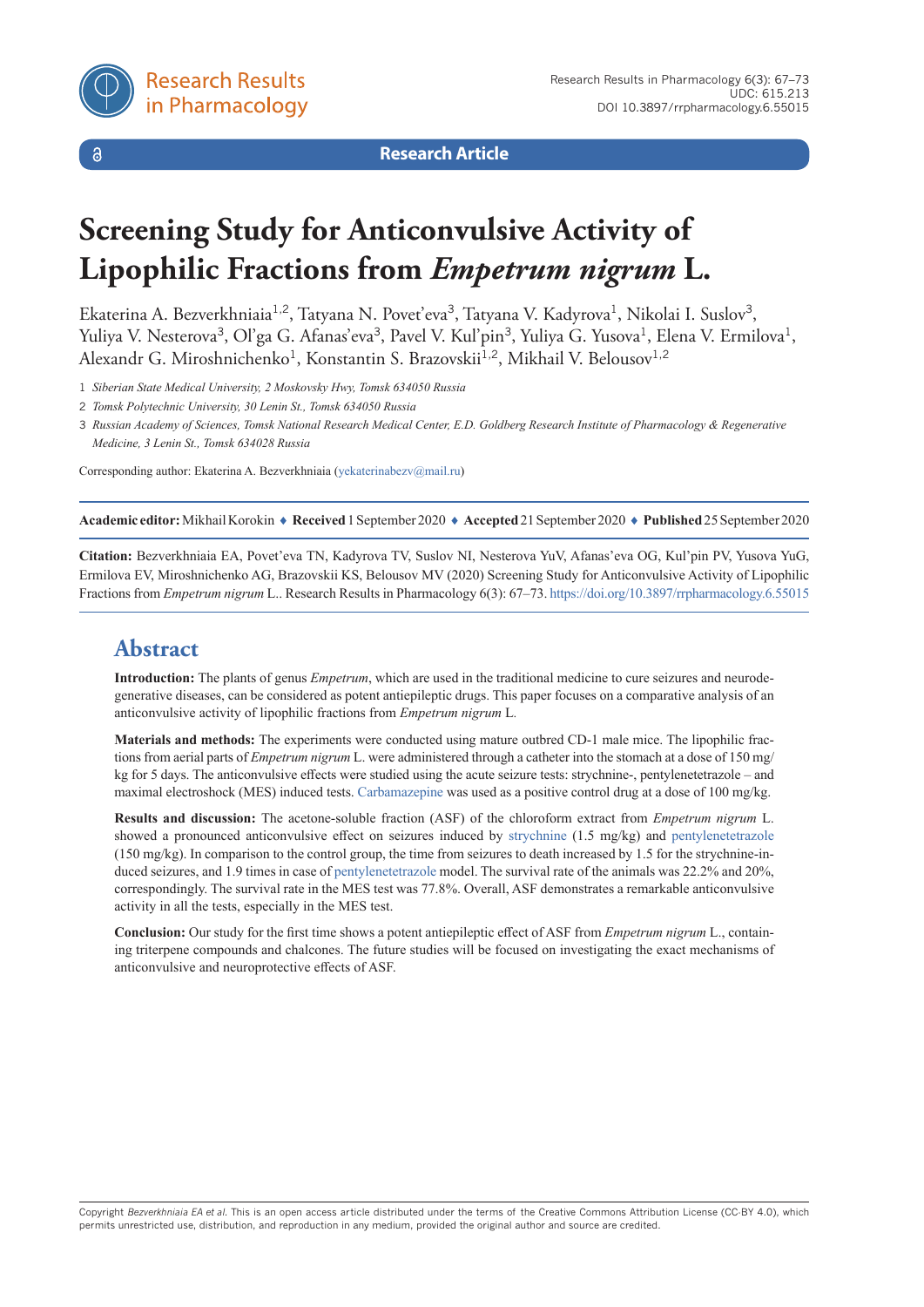

#### **Graphical abstract**

### **Keywords**

Anticonvulsive activity, Empetrum nigrum L., maximal electroshock, [pentylenetetrazole,](https://pubchem.ncbi.nlm.nih.gov/compound/Pentetrazol) [strychnine.](https://pubchem.ncbi.nlm.nih.gov/compound/Strychnine)

## **Introduction**

Epilepsy is a very common noncontagious chronic neurological disorder affecting more than 50 million patients worldwide, according to the World Health Organization (Duncan et al. 2006). The frequency and prevalence of epilepsy varies by age (Banerjee et al. 2009) and is highest among children under 7 years old and among people over 55 years old (Jalalpure et al. 2009).

According to the modern conception, epilepsy is not a homogeneous disease, but a multifactorial pathological condition. There are several factors which play a significant role in the onset of seizure activity – neurochemical mechanisms and disorders, accompanied by destabilization of ionic permeability (channelopathies), mediators metabolism (glutamate, gamma-aminobutyric acid) and energy processes. All these factors lead to an increase in the permeability of neural cell membranes and, consequently, depolarization of neurons, their hyperexcitability, epileptization and hypersynchronization, and as a result formation of an epileptic source (Dichter 2009). Neuronal death is a dynamic process, which results from the genetic factors, excitotoxicity due to mitochondrial dysfunction, changes in the level of cytokines and oxidative stress due to antioxidant systems inactivity (Shin et al. 2011). Anticonvulsive synthetic drugs (ASD) are used for the pathogenetic treatment of epilepsy and suppress energy production in the epileptogenic source.

The main target for any ASDs, such as [valproic acid](https://pubchem.ncbi.nlm.nih.gov/compound/Valproic-acid) and [zonisamide](https://pubchem.ncbi.nlm.nih.gov/compound/Zonisamide), is to block neuronal ion channels (mainly, sodium and calcium); to increase GABA-ergic inhibition [\(gabapentin](https://pubchem.ncbi.nlm.nih.gov/compound/Gabapentin)); and to reduce glutamatergic excitation [\(lamotrigine](https://pubchem.ncbi.nlm.nih.gov/compound/Lamotrigine)). Some ASDs have a multi-target activity. For instance, [zonisamide](https://pubchem.ncbi.nlm.nih.gov/compound/Zonisamide), regulating the permeability of

sodium and calcium channels of neurons, has a unique property: it also reduces overproduction of nitric oxide and free radicals, providing a high neuroprotective effect (Czapinski et al. 2005; Brodie et al. 2011). ASDs used in modern medicine have strong anticonvulsive effects, but their antiepileptogenic properties are significantly weaker. Moreover, ASD sometimes have severe side effects, limiting their use, especially in pediatrics. Long-term ASD therapy leads to pharmacological resistance in 20– 30% of all cases (Goldberg and Burdick 2001; Avakian and Avakian 2017). Consequently, finding new anticonvulsive medicines, both effective and safe, is the task of great importance.

Nowadays the tendency is to prescribe herbal medicines that feature a wide therapeutic range along with low toxicity and better patient's tolerance to the side effects. These properties are very desirable for successful treatment of all chronic diseases, in particular, epilepsy (Nsour et al. 2000; Sambukova et al. 2017).The plants of genus *Empetrum* are known to be used in traditional medicine to cure seizures and neurodegenerative diseases (Krasnov 2006; Barnaulov 2018).

Previous studies conducted in Siberian State Medical University (a joint research by the Departments of Pharmacology and Pharmaceutical Analysis) discovered a strong anticonvulsive effect of extracts from *Empetrum nigrum* L., comparable to the activity of synthetic anticonvulsants, whereas their toxicity was significantly lower (Saratikov et al. 2003). The major outcome of that research was a wasteless technology to extract a lipophilic purified fraction (acetone insoluble fraction of chloroform total extract (AIF)), which demonstrated anticonvulsive effect (Krasnov 2006). Another component was a thick crowberry extract (acetone soluble fraction of chloroform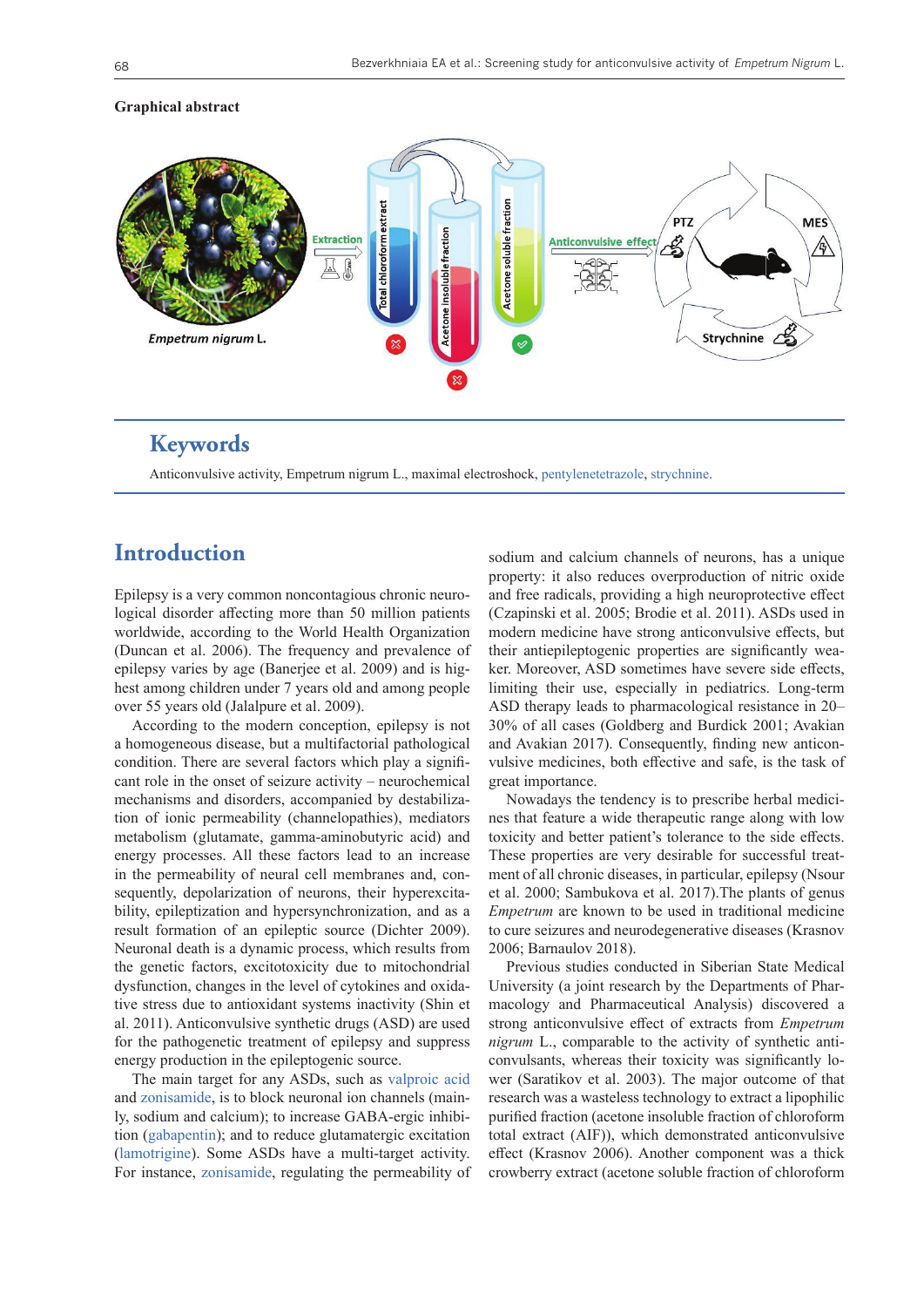total extract (ASF)), which showed high antioxidant and antihypoxic activities (Ermilova et al. 2001). At the same time, triterpene compounds and chalcones containing in the ASF can be considered as potent cytoprotective drugs to treat epilepsy and neurodegerative disorders due to their reported ability to enhance resistance of neurons to damaging factors (Stepkina and Velikorodov 2015; Lipatova et al. 2017; Kun and Zuhua 2019; Nogueira et al. 2019).

The anticonvulsive activity of the chloroform extract (CE) from *Empetrum nigrum* L. and its fractions (AIF, ASF) has never been studied yet within the comparative experiment. This paper focuses on a comparative analysis of an anticonvulsive activity of lipophilic fractions from *Empetrum nigrum* L*.* to select the most promising candidate for further chemical and pharmacological investigation.

### **Materials and methods**

#### **Plant materials and extraction**

Black crowberry aerial parts (*Empetrum nigrum* L.), collected in 2018 in the Altai Region of Russia, were purchased from Horst Company, Barnaul (Russia). The lipophilic fractions (CE, AIF, ASF) from black crowberry were extracted as described earlier (Ermilova et al. 2001). Ground dry aerial parts of *Empetrum nigrum* L. were twice extracted using boiling chloroform in a round-bottom flask with a reflux condenser. The ratio of solvent to the sample was 10 to 1. Extracts were filtered hot through a cloth filter. The combined chloroform extracts were evaporated to dryness in a rotary evaporator at 30 °C and a rotation speed of 60 rpm. The AIF and ASF fractions were obtained from CE through acetone extractions, conducted three times at room temperature with continuous stirring. The ratio of solvent to CE was 10 to 1. The acetone extracts were filtered in vacuum using the Bunsen-Buechner system. The precipitate (AIF) was collected and dried through convection. The filtrates were mixed and dried in a rotary evaporator at  $30^{\circ}$ C and a rotation speed of 60 rpm to 1/3 of the initial volume. The acetone extract (ASF) was dried through convection.

#### **Experimental animals**

The experiments were conducted using first category conventional mature outbred CD-1male mice, provided by the Department of Biomodelling of Goldberg Research Institute of Pharmacology and Regenerative Medicine. The weight of the animals ranged from 22 to 27 g. Animal welfare and the experimental design were approved by the Bioethical Committee (JACUC protocol No. 164042019). The research protocol was in compliance with the Directive 2010/63/EU of the European Parliament and the Council on the protection of animals as well as Order № 199n of the Ministry of Health of the Russian Federation of August 1, 2016.The animals were adapted to the vivarium in a separate room for 3 days prior to administration. Before the

start of the experiment, each animal within the group was assigned an individual number. The animals were randomly divided into 5 groups ( $n = 10$ ): control group, [carbama](https://pubchem.ncbi.nlm.nih.gov/compound/Carbamazepine)[zepine,](https://pubchem.ncbi.nlm.nih.gov/compound/Carbamazepine) CE, AIF, ASF, using body weight as a criterion.

#### **Drugs**

[Strychnine](https://pubchem.ncbi.nlm.nih.gov/compound/Strychnine) was purchased from Sigma-ALDRICH (India), [pentylenetetrazole](https://pubchem.ncbi.nlm.nih.gov/compound/Pentetrazol) [\(PTZ\)](https://pubchem.ncbi.nlm.nih.gov/compound/Pentetrazol) was purchased from Sigma (Germany). [Carbamazepine](https://pubchem.ncbi.nlm.nih.gov/compound/Carbamazepine) was purchased from Alsi-Pharma (Russia). All the drug solutions were freshly prepared by dissolving in saline, and the solvents used were of analytical grade.

#### **Experimental protocol**

The fractions (CE, AIF, ASF), emulsified with tween-80, were injected through a catheter into the stomach at a dose of 150 mg/kg for 5 days. On the day of the experiment, the same dose was given 2 hours before testing. The positive control drug [\(carbamazepine](https://pubchem.ncbi.nlm.nih.gov/compound/Carbamazepine)) was administered in form of aqueous suspension at a dose of 100 mg/kg, following the same scheme. The animals from the control group received only solvent in equivolume amount.

The experimental tests were carried out according to *The Guidelines for Preclinical Trial of Drugs* (Mironov 2012). The protocol to study anticonvulsive effects included seizures induced by [strychnine](https://pubchem.ncbi.nlm.nih.gov/compound/Strychnine) at a dose of 1.5 mg/ kg, [PTZ](https://pubchem.ncbi.nlm.nih.gov/compound/Pentetrazol) at a dose of 150 mg/kg, and MES. [Strychnine](https://pubchem.ncbi.nlm.nih.gov/compound/Strychnine) and [PTZ](https://pubchem.ncbi.nlm.nih.gov/compound/Pentetrazol) were administered subcutaneously in the cervical region of the back. The animals were observed for 30 minutes after the injection. The anticonvulsant effect of the lipophilic fractions was evaluated using the survival rate and time to death after an injection of chemiconvulsants.

MES stimulation with pulse charge of 4.9 mC was applied through corneal electrodes to induce tonic extension of the hind limbs causing 100 % lethality rate in the control group. A drop of electrolyte solution (0.9% sodium chloride) was applied for better electrode contact (Castel-Branco et al. 2009). The anticonvulsive effect of the extracts was estimated as their ability to prevent the tonic extension. The survival rate after MES was also taken into account (Mironov 2012).

#### **Statistics**

The experimental values measured in all the groups were compared using Student's T-test, nonparametric Wilcoxon-Mann-Whitney U test, and Fisher angular transformation in Statistica 6.0 package. The differences were considered significant if the significance level was  $p \le 0.05$  (Sergienko 2006).

### **Results**

It was confirmed that 1.5 mg/kg of [strychnine](https://pubchem.ncbi.nlm.nih.gov/compound/Strychnine) injected subcutaneously leads to a 100% lethality rate in the control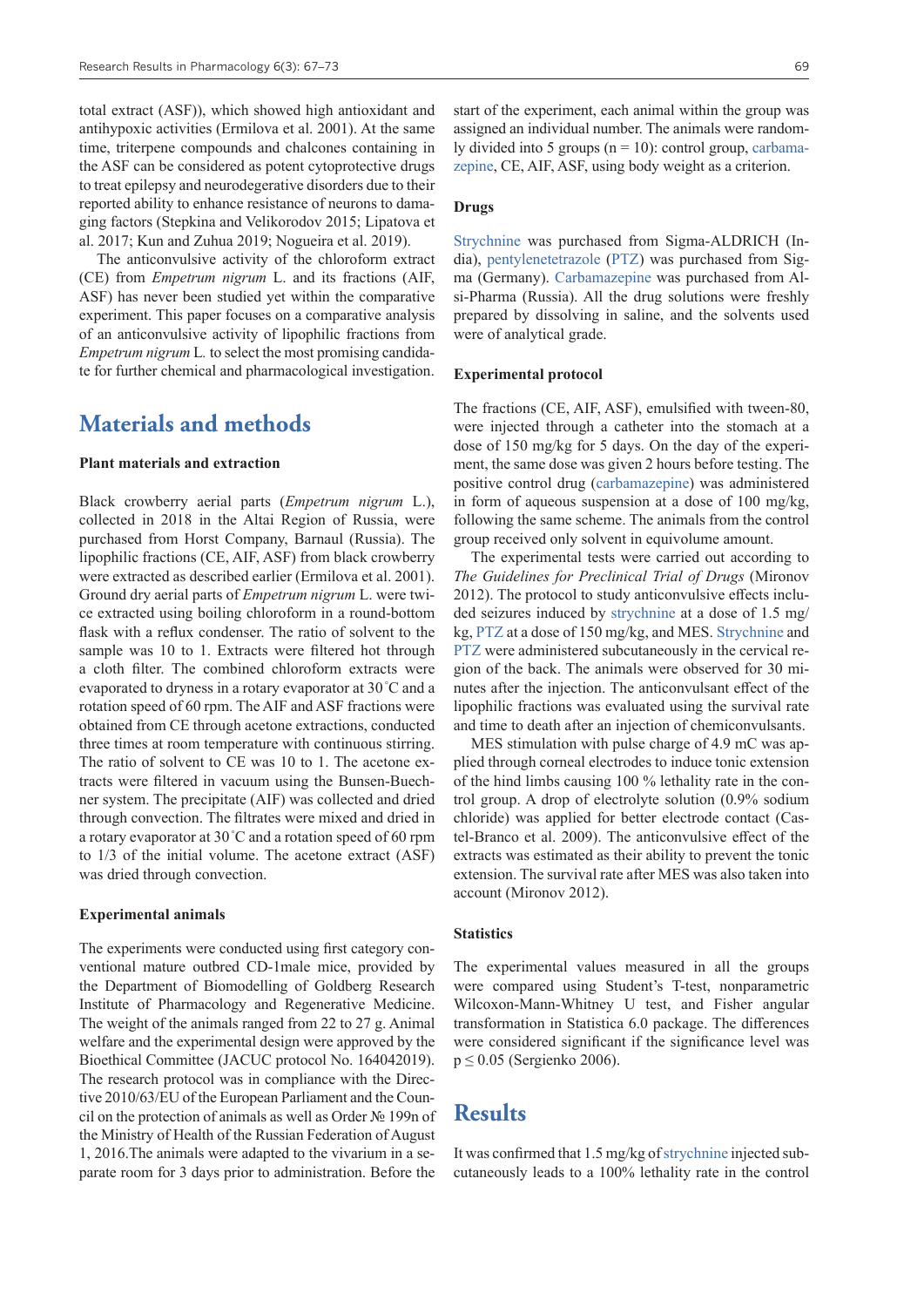group (Table 1). The preventive course of [carbamazepine](https://pubchem.ncbi.nlm.nih.gov/compound/Carbamazepine) administered *per os* at the dose of 100 mg/kg significantly increased all the parameters: survival rate, time to death, onset time of the myoclonic, clonic and tonic seizures by 1.4, 1.5, and 2.8 times correspondingly. The ASF from aerial parts of *Empetrum nigrum* L*.* administered using the same scheme has a stronger anticonvulsive effect than CE and AIF. In this group, time to death increased by 1.5 times and the survival rate – by 22.2% as compared to the control group. Both CE and ASF demonstrated a protective activity close to the activity of the positive control, delaying the onset of seizures.

[PTZ](https://pubchem.ncbi.nlm.nih.gov/compound/Pentetrazol) injected subcutaneously at a dose of 150 mg/kg also leads to a 100% lethality rate in the control group (Table 2). [Carbamazepine](https://pubchem.ncbi.nlm.nih.gov/compound/Carbamazepine) reliably increased time to death by 3.4 times and reduced the lethality rate, with 60% of the animals in the positive control group surviving. The ASF is less effective than [carbamazepine,](https://pubchem.ncbi.nlm.nih.gov/compound/Carbamazepine) but has a stronger anticonvulsive activity in comparison to CE and AIF, increasing time to death by 1.9 times and the survival rate up to 20%.

Maximal electroshock (MES) test induced tonic extension of the hind limbs (Castel-Branco et al. 2009), causing a 100% lethality rate in the control group (Table 3). The pre-

ventive course of [carbamazepine](https://pubchem.ncbi.nlm.nih.gov/compound/Carbamazepine) eliminated tonic extensions, but clonic and clonic-tonic seizures still remained.

The ASF demonstrated the highest anticonvulsive activity among all the lipophilic extracts. The survival rate in the ASF group was 77.8%. Despite the fact that MES induced tonic extensions in all the animals, the majority of the group survived. This finding supports the hypothesis about a protective activity of the ASF.

### **Discussion**

The anticonvulsive activity of the three components (chloroform extract (CE) and its fractions: AIF – acetone-insoluble, ASF – acetone-soluble) extracted from the aerial parts of *Empetrum nigrum* L. was compared using different primary seizures models. The ASF features the highest activity among all the lipophilic extracts, demonstrating the best results in MES test.

The models of acute seizures allow studying anticonvulsive and neuroprotective effects of chemical compounds through their impact on cellular and molecular processes that may be involved in both the generation and

**Table 1.** Anticonvulsive Effect of the Lipophilic Fractions from *Empetrum nigrum* L. in Comparison to Carbamazepine on Seizures Induced by 1.5 mg/kg of Strychnine.

| Group, dose, N                                | Onset time of myoclonic        | <b>Onset time of clonic</b> | <b>Onset time of tonic extension</b> | Time to death, sec               | Survival rate, %     |
|-----------------------------------------------|--------------------------------|-----------------------------|--------------------------------------|----------------------------------|----------------------|
|                                               | seizures, sec                  | seizures, sec               | of the hind limbs, sec               |                                  |                      |
| 1. Control group $(n = 11)$                   | $324.3 \pm 21.2$               | $353.0 \pm 19.5$            | $484.5 \pm 29.7$                     | $535.6 \pm 26.2$                 |                      |
| 2. Carbamazepine, $100 \text{ mg/kg}$ (n = 9) | $454.9 \pm 39.0$ <sup>**</sup> | $534.6 \pm 57.0^*$          | $1348.1 \pm 186.0$ <sup>**</sup>     | $1535.2 \pm 136.6$ <sup>**</sup> | $66.7**$             |
| 3. CE, 150 mg/kg (n = 10)                     | $404.0 \pm 33.8^*$             | $449.0 \pm 39.8^*$          | $539.4 \pm 55.6$                     | $773.9 \pm 140.3$                | 10                   |
| 4. AIF, 150 mg/kg (n = 10)                    | $345.9 \pm 28.2$               | $360.9 \pm 28.5$            | $474.2 \pm 46.0$                     | $695.2 \pm 79.6$                 |                      |
| 5. ASF, 150 mg/kg $(n = 9)$                   | $391.9 \pm 30.6^*$             | $407.4 \pm 32.9$            | $555.8 \pm 66.0$                     | $827.2 \pm 144.6^*$              | $22.2$ <sup>**</sup> |

**Note:**\* **–** p < 0.05;\*\***–** p < 0.01 in comparison to the control group; CE – total chloroform extract; AIF – acetone insoluble fraction of CE; ASF – acetone soluble fraction of CE.

**Table 2.** Anticonvulsive Effect of the Lipophilic Fractions from *Empetrum nigrum* L. in Comparison to Carbamazepine on Seizures Induced by 150 mg/kg of Pentylenetetrazole.

| Group, dose, N                                 | <b>Onset time of</b>    | <b>Onset time of clonic</b> | Onset time of tonic extension Time to death, sec Survival rate, % |                                  |           |
|------------------------------------------------|-------------------------|-----------------------------|-------------------------------------------------------------------|----------------------------------|-----------|
|                                                | myoclonic seizures, sec | seizures, sec               | of the hind limbs, sec                                            |                                  |           |
| 1. Control group $(n = 10)$                    | $174.2 \pm 26.6$        | $210.2 \pm 32.6$            | $387.3 \pm 42.1$                                                  | $404.9 \pm 42.2$                 |           |
| 2. Carbamazepine, $100 \text{ mg/kg}$ (n = 10) | $158.4 \pm 14.6$        | $213.1 \pm 23.7$            | $575.4 \pm 138.4$                                                 | $1372.1 \pm 212.9$ <sup>**</sup> | $60^{**}$ |
| 3. CE, 150 mg/kg (n = 10)                      | $198.6 \pm 32.0$        | $356.2 \pm 45.7^*$          | $361.1 \pm 45.4$                                                  | $375.8 \pm 46.1$                 |           |
| 4. AIF, 150 mg/kg ( $n = 10$ )                 | $180.9 \pm 24.1$        | $212.0 \pm 32.4$            | $466.5 \pm 27.8$                                                  | $690.1 \pm 153.7^*$              |           |
| 5. ASF, 150 mg/kg ( $n = 10$ )                 | $179.4 \pm 33.8$        | $289.7 \pm 59.1$            | $446.0 \pm 30.5$                                                  | $749.5 \pm 177.7$ <sup>*</sup>   | $20^{**}$ |

**Note:**\* **–** p < 0.05;\*\***–** p < 0.01 in comparison to the control group. CE – total chloroform extract; AIF – acetone insoluble fraction of CE; ASF – acetone soluble fraction of CE.

**Table 3.** Anticonvulsive Effect of the Lipophilic Fractions from *Empetrum nigrum* L. in Comparison to Carbamazepine on Seizures Induced by Maximal Electroshock.

| Group, dose, N                      | <b>Cases with tonic</b><br>extension, % | Survival rate, % |
|-------------------------------------|-----------------------------------------|------------------|
| 1. Control $(n = 10)$               | 100                                     | 20               |
| 2. Carbamazepine, 100 mg/kg (n = 9) | $\theta$                                | $100**$          |
| 3. CE, 150 mg/kg $(n = 9)$          | 100                                     | 30               |
| 4. AIF, 150 mg/kg ( $n = 10$ )      | 100                                     | 40               |
| 5. ASF, 150 mg/kg $(n = 10)$        | 100                                     | $77.8***$        |

**Note:**\* **–** p < 0.05;\*\***–** p < 0.01 in comparison to the control group. CE – total chloroform extract; AIF – acetone insoluble fraction of CE; ASF – acetone soluble fraction of CE.

termination of seizures. The most common models are chemically induced seizures, for example, pentylenetetrazole- and strychnine-induced seizure models. [PTZ](https://pubchem.ncbi.nlm.nih.gov/compound/Pentetrazol) induces various types of seizures due to binding to the t-butyl bicyclophosphorothionate site of the  $GABA_A$  receptor (Olsen 1981). It is generally agreed that the pentylenetetrazole-induced seizures can be used to identify the compounds that enhance  $\text{GABA}_\text{A}$ -ergic neurotransmission, or regulate permeability of T-type calcium  $(Ca^{2+})$  channels (Mandhane et al. 2007). [Strychnine](https://pubchem.ncbi.nlm.nih.gov/compound/Strychnine) blocks glycine receptors, which are allosteric regulators of the GABA complex (Lehmann et al. 1988).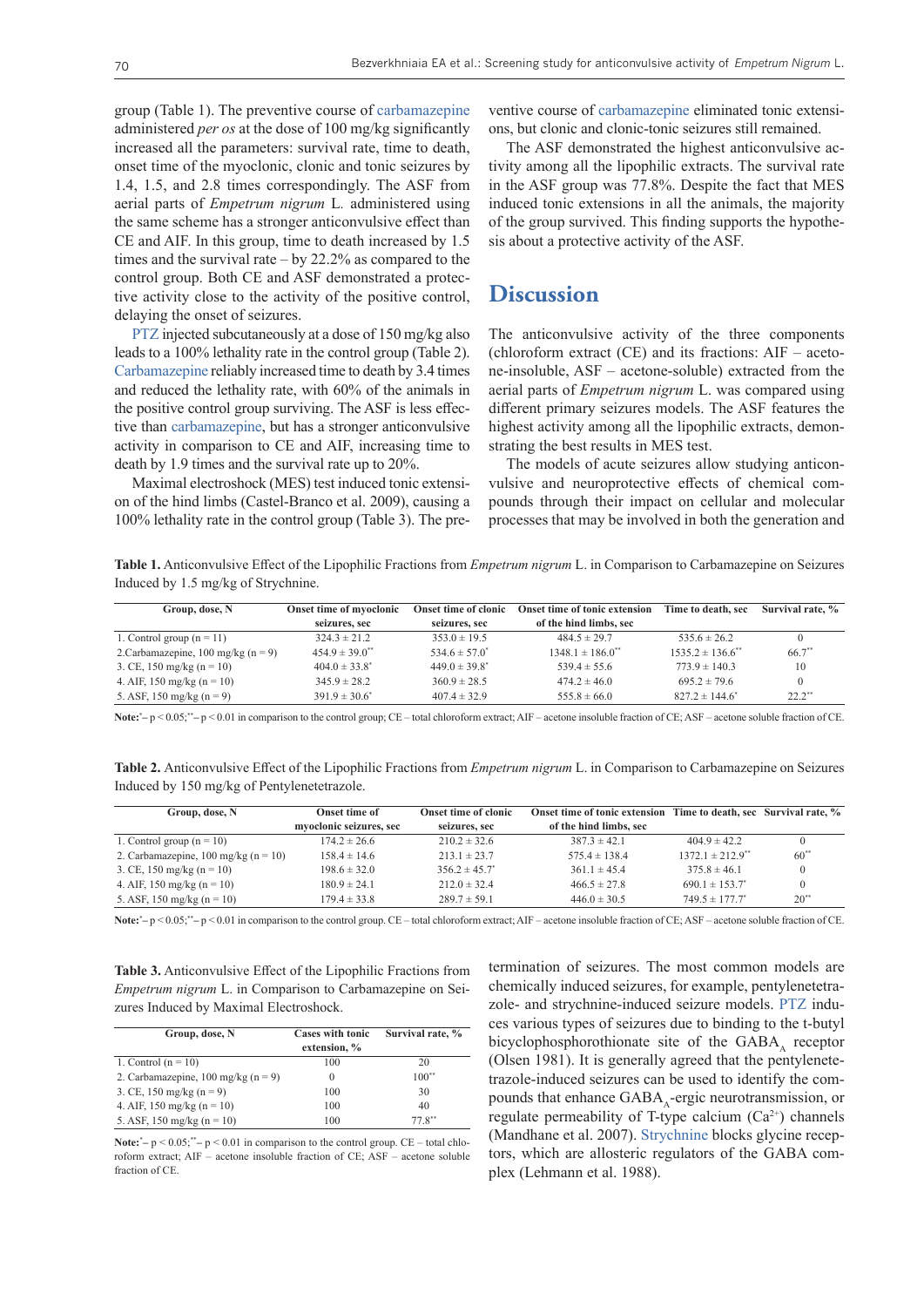The anticonvulsive activity of the ASF could be attributed to its interaction with GABA receptors and  $Ca^{2+}$ T-type channels because this fraction blocks seizures induced by GABA receptor antagonist [\(PTZ\)](https://pubchem.ncbi.nlm.nih.gov/compound/Pentetrazol) and glycine receptor blocker [\(strychnine\)](https://pubchem.ncbi.nlm.nih.gov/compound/Strychnine), allosteric GABA modulator. These mechanisms play an important role in an anticonvulsive activity of many medicines. It is well known fact that primary mechanisms, such as modulation of GABA-ergic transmission and blocking of sodium and calcium channels, are the most important in preventing seizures and stopping current abnormal neuronal activity.

Previously discovered antioxidant and antihypoxic effects of the ASF (Ermilova et al. 2001) along with its anticonvulsive activity make this fraction a promising candidate for further chemical and pharmacological investigations in order to find specific compounds related to the different effects and explain mechanisms of their biological activity.

**Conclusion**

The present study, for the first time, reports potent antiepileptic effect of the ASF from *Empetrum nigrum* L. con-

# **References**

- Avakian GN, Avakian GG (2017) Transformation of epileptic system. The status of issue and possible solutions. Epilepsy and Paroxysmal Conditions [Epilepsia i Paroksizmal'nye Sostoiania] 9(2): 6–19. <https://doi.org/10.17749/2077-8333.2017.9.2.006-019>[in Russian]
- Banerjee PN, Filippi D, Hauser WA (2009) The descriptive epidemiology of epilepsy. A review. Epilepsy Research 85(1): 31–45. [https://](https://doi.org/10.1016/j.eplepsyres.2009.03.003) [doi.org/10.1016/j.eplepsyres.2009.03.003](https://doi.org/10.1016/j.eplepsyres.2009.03.003) [\[PubMed](https://pubmed.ncbi.nlm.nih.gov/19369037/)] [[PMC\]](https://www.ncbi.nlm.nih.gov/pmc/articles/PMC2696575/)
- Barnaulov OD (2018) Comparative evaluation of cerebroprotective and other pharmacological properties of plants of family Empetraceae. Traditional Medicine [Traditsionnaya Meditsina] 1(52): 38–47. [in Russian]
- Brodie MJ, Covanis A, Gil-Nagel A, Lerche H, Perucca E, Sills GJ, White HS (2011) Antiepileptic drug therapy: does mechanism of action matter? Epilepsy & Behavior 21(4): 331–341. [https://doi.](https://doi.org/10.1016/j.yebeh.2011.05.025) [org/10.1016/j.yebeh.2011.05.025](https://doi.org/10.1016/j.yebeh.2011.05.025) [\[PubMed](https://pubmed.ncbi.nlm.nih.gov/21622027/)]
- Castel-Branco MM, Alves GL, Figueiredo IV, Falcão A, Caramona MM (2009) The maximal electroshock seizure (MES) model in the preclinical assessment of potential new antiepileptic drugs. Methods and Findings in Experimental and Clinical Pharmacology 31(2): 101–106.<https://doi.org/10.1358/mf.2009.31.2.1338414>[\[PubMed](https://pubmed.ncbi.nlm.nih.gov/19455265/)]
- Czapinski P, Blaszczyk B, Czuczwar SJ (2005) Mechanisms of action of antiepileptic drugs. Current Topics in Medicinal Chemistry 5(1): 3–14. <https://doi.org/10.2174/1568026053386962> [[PubMed](https://pubmed.ncbi.nlm.nih.gov/15638774/)]
- Dichter MA (2009) Emerging concepts in the pathogenesis of epilepsy and epileptogenesis. Archives of Neurology 66(4): 443–447. <https://doi.org/10.1001/archneurol.2009.1>[[PubMed\]](https://pubmed.ncbi.nlm.nih.gov/19364928/)
- Duncan JS, Sander JW, Sisodiya SM, Walker MC (2006) Adult epilepsy. The Lancet 367(9516): 1087–1100. [https://doi.org/10.1016/](https://doi.org/10.1016/S0140-6736(06)68477-8) [S0140-6736\(06\)68477-8](https://doi.org/10.1016/S0140-6736(06)68477-8) [\[PubMed](https://pubmed.ncbi.nlm.nih.gov/16581409/)]
- Ermilova EV, Kadyrova TV, Krasnov EA, Hazanov VA, Iljushenko SV, Pisareva SI (2001) The technology of obtaining a thick extract of

taining triterpene compounds and chalcones. The possible mechanisms for an anticonvulsive effect of ASF could be an allosteric regulation of GABA-system and  $Ca^{2+}$  T-type channels. The previously identified antioxidant and antihypoxic properties of ASF determine the uniqueness and complexity of its pharmacological action. Our results support the traditional claims of plants of genus *Empetrum* for the treatment of epilepsy and related disorders. Future studies should be focused on the identification of exact mechanisms of anticonvulsive and neuroprotective effects of triterpene compounds and chalcones from ASF using bioinformatics *in vivo* and *in vitro* models.

# **Conflict of interests**

The authors have no conflict of interests to declare.

# **Acknowledgements**

The reported study was funded by RFBR according to the research project №20-315-90015.

crowberry, its antioxidant and antihypoxic activity. Pharmaceutical Chemistry Journal [Khimiko-Pharmatsevticheskii Zhurnal] 35(11): 26–28. <https://doi.org/10.1023/A:1012759421519> [in Russian]

- Goldberg JF, Burdick KE (2001) Cognitive side effects of anticonvulsants. The Journal of Clinical Psychiatry 62(14): 27–33. [\[PubMed\]](https://pubmed.ncbi.nlm.nih.gov/11469672/)
- Jalalpure SS, Salahuddin M, Shaikh IM, Manvi FV (2009) Anticonvulsant effects of Calotropis procera root in rats. Pharmaceutical Biology 47(2): 162–167.<https://doi.org/10.1080/13880200802437008>
- Krasnov EA, Ermilova EV, Kadyrova TV (2000) Phenolic components of *Empetrum nigrum* extract and crystal structure of 2'-methoxy-4'-hydroxy-alpha, beta-dihydrochalcone. Chemistry of Natural Compounds [Khimiya Prirodnykh Soedinenii] 5: 389–391. [in Russian]
- **Krasnov EA** (2006) Flora of Siberia a source of biologically active substances and medicines. Bulletin of Siberian Medicine [Bulleten' Sibirskoy Meditsini]. Appendix 2: 11–18. [in Russian]
- Kun X, Zuhua G (2019) Amyrin exerts potent anxiolytic and antidepressant effects via mechanisms involving monoamine oxidase and γ-aminobutyric acid in mouse hippocampus. Tropical Journal of Pharmaceutical Research 18(8): 1673–1681. [http://dx.doi.](http://dx.doi.org/10.4314/tjpr.v18i8.16) [org/10.4314/tjpr.v18i8.16](http://dx.doi.org/10.4314/tjpr.v18i8.16)
- Lehmann J, Hutchison AJ, McPherson SE, Mondadori C, Schmutz M, Sinton CM, Tsai C, Murphy DE, Steel DJ, Williams M, Cheney DL, Wood PL (1988) CGS 19755, a selective and competitive N-methyl-D-aspartate-type excitatory amino acid receptor antagonist. Journal of Pharmacology and Experimental Therapeutics 246(1): 65–75. [[PubMed\]](https://pubmed.ncbi.nlm.nih.gov/2899170/)
- Lipatova LV, Dubinina EE, Alexeeva DV, Kapustina TV, Egorova DA, Leonov NV (2017) The role of oxidative stress in the pathogenesis of epilepsy. Siberian Medical Review [Sibirskoe Meditsinskoe Obozrenie] 1(103): 11–17. [https://doi.org/10.20333/2500136-2017-](https://doi.org/10.20333/2500136-2017-1-11-16) [1-11-16](https://doi.org/10.20333/2500136-2017-1-11-16) [in Russian]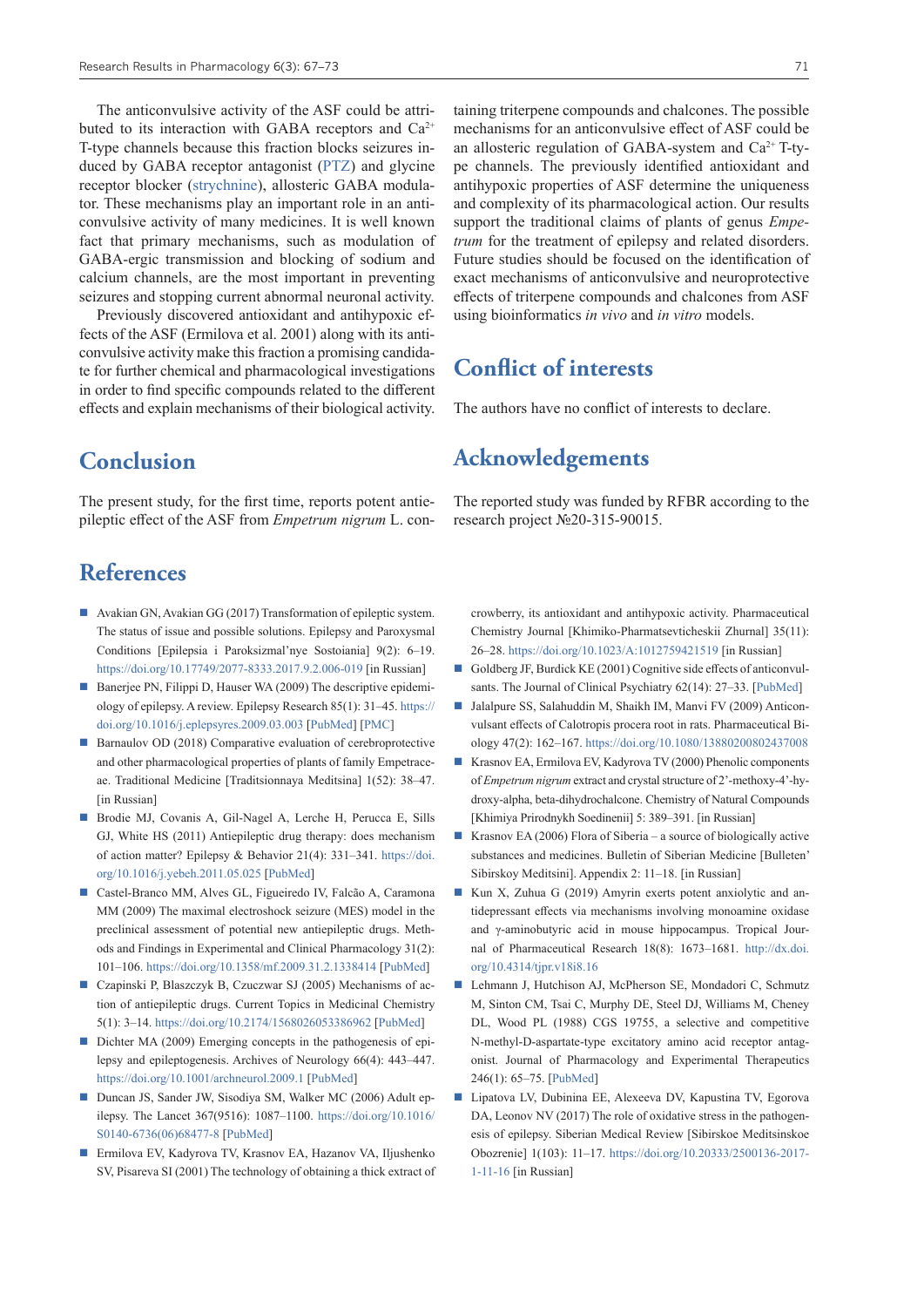- Liu Y, Hu C, Tang Y, Chen J, Dong M, Song T, Zhang X, Zhao J (2009) Clozapine inhibits strychnine-sensitive glycine receptors in rat hippocampal neurons. Brain Research 1278: 27–33. [https://doi.](https://doi.org/10.1016/j.brainres.2009.04.043) [org/10.1016/j.brainres.2009.04.043](https://doi.org/10.1016/j.brainres.2009.04.043) [[PubMed\]](https://pubmed.ncbi.nlm.nih.gov/19409375/)
- Mandhane SN, Aavula K, Rajamannar T (2007) Timed pentylenetetrazol infusion test: a comparative analysis with s.c. PTZ and MES models of anticonvulsant screening in mice. Seizure 16(7): 636–644.<https://doi.org/10.1016/j.seizure.2007.05.005> [[PubMed](https://pubmed.ncbi.nlm.nih.gov/17570689/)]
- Mironov AN (2012) Guidelines for Pre-clinical Trials of Medicines. Grif i Co, Moscow, 944 pp. [https://doi.org/10.1016/S0140-](https://doi.org/10.1016/S0140-6736(06)68477-8) [6736\(06\)68477-8](https://doi.org/10.1016/S0140-6736(06)68477-8) [in Russian]
- Nogueira AO, Oliveira YIS, Adjafre BL, de Moraes MEA, Aragao GF (2019) Pharmacological effects of the isomeric mixture of alpha and beta amyrin from Protium heptaphyllum: a literature review. Fundamental & Clinical Pharmacology 33(1): 4–12. [https://doi.](https://doi.org/10.1111/fcp.12402) [org/10.1111/fcp.12402](https://doi.org/10.1111/fcp.12402) [[PubMed](https://pubmed.ncbi.nlm.nih.gov/30003594/)]
- Nsour WM, Lau CS, Wong ICK (2000) Review on phytotherapy in epilepsy. Seizure 9(2): 96–107. [https://doi.org/10.1053/](https://doi.org/10.1053/seiz.1999.0378) [seiz.1999.0378](https://doi.org/10.1053/seiz.1999.0378) [\[PubMed](https://pubmed.ncbi.nlm.nih.gov/10845732/)]
- Olsen RW (1981) The GABA postsynaptic membrane receptor-ionophore complex. The Biological Effects of Glutamic Acid and Its Derivatives. Dordrecht, Springer, 261**–**279. [https://doi.](https://doi.org/10.1007/978-94-009-8027-3_17) [org/10.1007/978-94-009-8027-3\\_17](https://doi.org/10.1007/978-94-009-8027-3_17)
- Sambukova TV, Ovchinnikov BV, Ganapol'skii VP, Jatmanova AN, Shabanov PD (2017) Prospects for the use of herbal remedies in modern pharmacology. Reviews on Clinical Pharmacology and Drug Therapy [Obzory po Klinicheskoi Pharmacologii i Lekarstvennoi Terapii] 15(2): 56–63. <https://doi.org/10.17816/RCF15256-63> [in Russian]
- Saratikov AS, Novozheeva TP, Livshiz NS, Burchenkova FI, Kadigachova NU, Melik-Gaikazyan EV, Ahmedzhanov RR, Perevozchikova TV, Bashirova LV (2003) Preclinical toxicological study of extract from aerial parts of *Empetrum nigrum* L. Plant Sources [Rastitel'nye Resursy] 39(2): 91–94. [in Russian]
- Sergienko VI (2006) Mathematical Statistics in Clinical Research. Moscow: GEOTAR-Media, 303 pp. [in Russian]
- Shin EJ, Jeong JH, Chung YH, Kim WK, Ko KH, Bach JH, Hong JS, Yoneda Y, Kim HC (2011) Role of oxidative stress in epileptic seizures. Neurochemistry International 59(2): 122–137. [https://doi.](https://doi.org/10.1016/j.neuint.2011.03.025) [org/10.1016/j.neuint.2011.03.025](https://doi.org/10.1016/j.neuint.2011.03.025)[[PubMed\]](https://pubmed.ncbi.nlm.nih.gov/21672578/) [\[PMC](https://www.ncbi.nlm.nih.gov/pmc/articles/PMC3606551/)]
- Stepkina NI, Velikorodov AV (2015) The dependence of the biological activity of chalcones on their structure. Fundamental Research [Fundamental'nye Issledovania] 3(11): 505–510. [https://doi.](https://doi.org/10.17513/fr.39449) [org/10.17513/fr.39449](https://doi.org/10.17513/fr.39449) [in Russian]

### **Author contributions**

- **Ekaterina A. Bezverkhniaia,** postgraduate student of Research School of Chemistry & Applied Biomedical Sciences of Tomsk Polytechnic University, laboratory assistant of Department of Pharmaceutical Analysis of Siberian State Medical University, e-mail: [yekaterinabezv@mail.ru,](mailto:yekaterinabezv@mail.ru) **ORCID ID** [https://orcid.org/0000-0001-7699-5719.](https://orcid.org/0000-0001-7699-5719) The author carried out experimental work, statistical processing and evaluation of anticonvulsive activity of the samples in the experiments.
- **Tatyana N. Povet'eva,** PhD in Biology, Professor, Senior Researcher of Laboratory of Phytopharmacology and Special Nutrition of E.D. Goldberg Research Institute of Pharmacology & Regenerative Medicine, e-mail: [ptn@](mailto:ptn@bk.ru) [bk.ru,](mailto:ptn@bk.ru) **ORCID ID** [https://orcid.org/0000-0001-8644-489X.](https://orcid.org/0000-0001-8644-489X) The author carried out experimental work, as well as conducted analysis and interpreted the results.
- **Tatyana V. Kadyrova,** PhD in Pharmacy, lecturer of Department of Pharmaceutical Analysis of Siberian State Medical University, e-mail: [kadyrov2@sibmail.com,](mailto:kadyrov2@sibmail.com) **ORCID ID** <https://orcid.org/0000-0002-2119-0259>. The author carried out extraction and fractionation of experimental samples.
- **Nikolai I. Suslov, PhD in Medicine, Professor, Head of Laboratory of Phytopharmacology and Special Nutrition** of E.D. Goldberg Research Institute of Pharmacology & Regenerative Medicine, e-mail: [nis-51@mail.ru](mailto:nis-51@mail.ru), **ORCID ID** [https://orcid.org/0000-0002-7993-5639.](https://orcid.org/0000-0002-7993-5639) The author made substantial contributions to the conceptualization of the article and later participated in drafting the article.
- **Yuliya V. Nesterova**, PhD in Medicine, Researcher of Laboratory of Phytopharmacology and Special Nutrition of E.D. Goldberg Research Institute of Pharmacology & Regenerative Medicine, e-mail: [nes-yuliya@yandex.ru,](mailto:nes-yuliya@yandex.ru) **ORCID ID** <https://org/orcid.0000-0002-1382-926X>. The author carried out experimental work, participated in planning the experiments.
- **Ol'ga G. Afanas'eva,** PhD in Biology, Researcher of Laboratory of Phytopharmacology and Special Nutrition of E.D. Goldberg Research Institute of Pharmacology & Regenerative Medicine, e-mail: [olgaafanasjeva@mail.ru.](mailto:olgaafanasjeva@mail.ru) The author carried out experimental work, participated in planning the experiments.